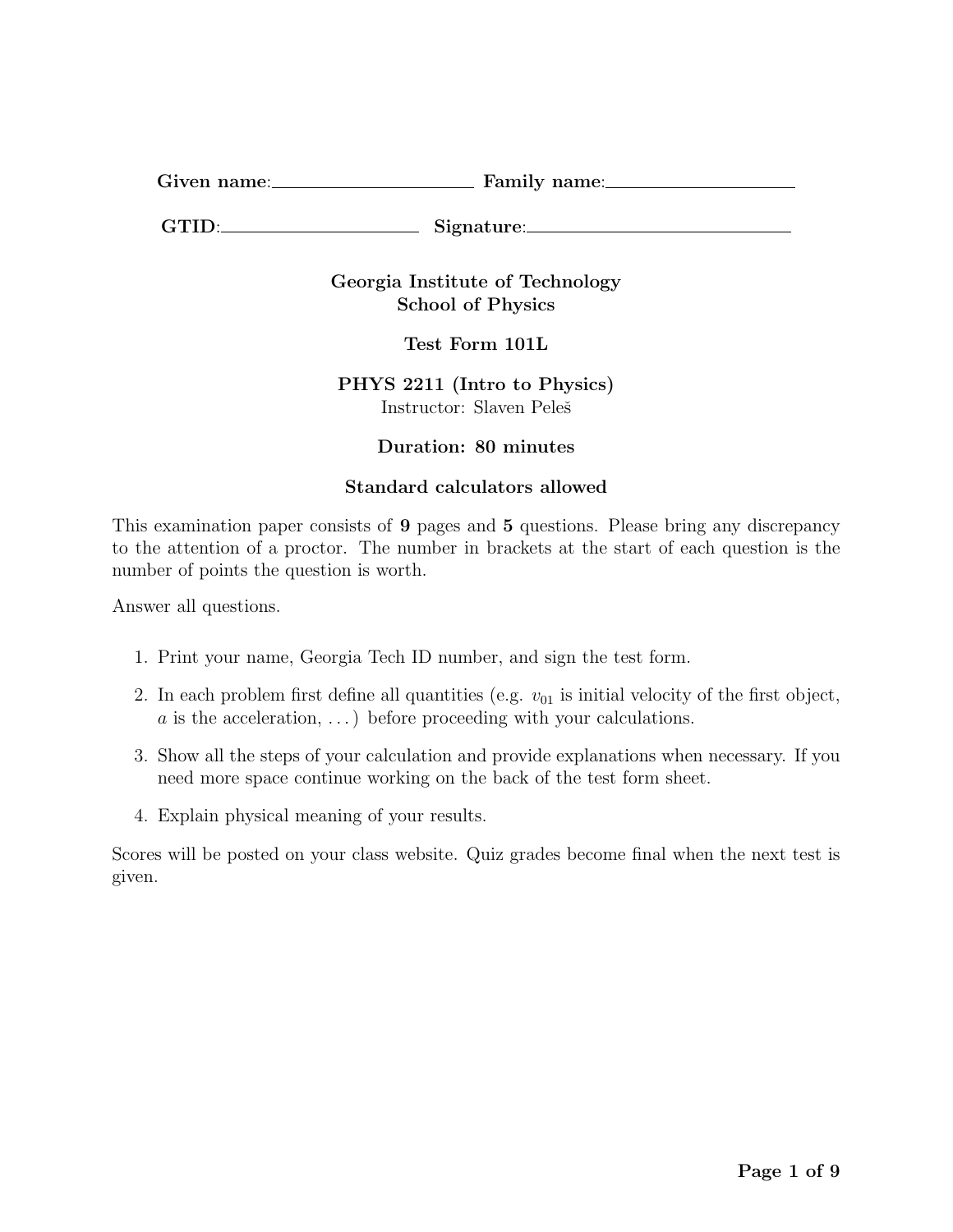

Figure 1.

1. [25] Three vectors shown in Figure 1 add to 1.0 $\hat{j}$ . The magnitude of vector **A** is 1.0 and the magnitude of vector B is 3.0. What are the magnitude and the angular direction (with respect to x-axis) of vector C? By convention  $\hat{\imath}$  and  $\hat{\jmath}$  are unit vectors along xand y-axis, respectively.

Solution: From the Figure 1 we find that

$$
\mathbf{A} = -1.0\hat{\imath} \n\mathbf{B} = 3.0\hat{\jmath}
$$

Vectors **A**, **B** and **C** add up to zero, therefore  $C = -A - B$ . Writen in vector component form this equation becomes

$$
\begin{array}{rcl}\nC_x &=& 1.0 \\
C_y &=& -3.0\n\end{array}
$$

In Euclidian space the norm of the vector is given by

$$
|\mathbf{C}| = \sqrt{C_x^2 + C_y^2} = \sqrt{1^2 + 2^2} = \sqrt{5}
$$

The angle  $\theta$ , which desrcibes orientation of the vector **C**, is

$$
\theta = \arctan\left(\frac{|C_y|}{|C_x|}\right) = 63^\circ
$$

in clockwise direction with respect to the x-axis. Therefore, orientation of C is  $-63°$ or 297◦ .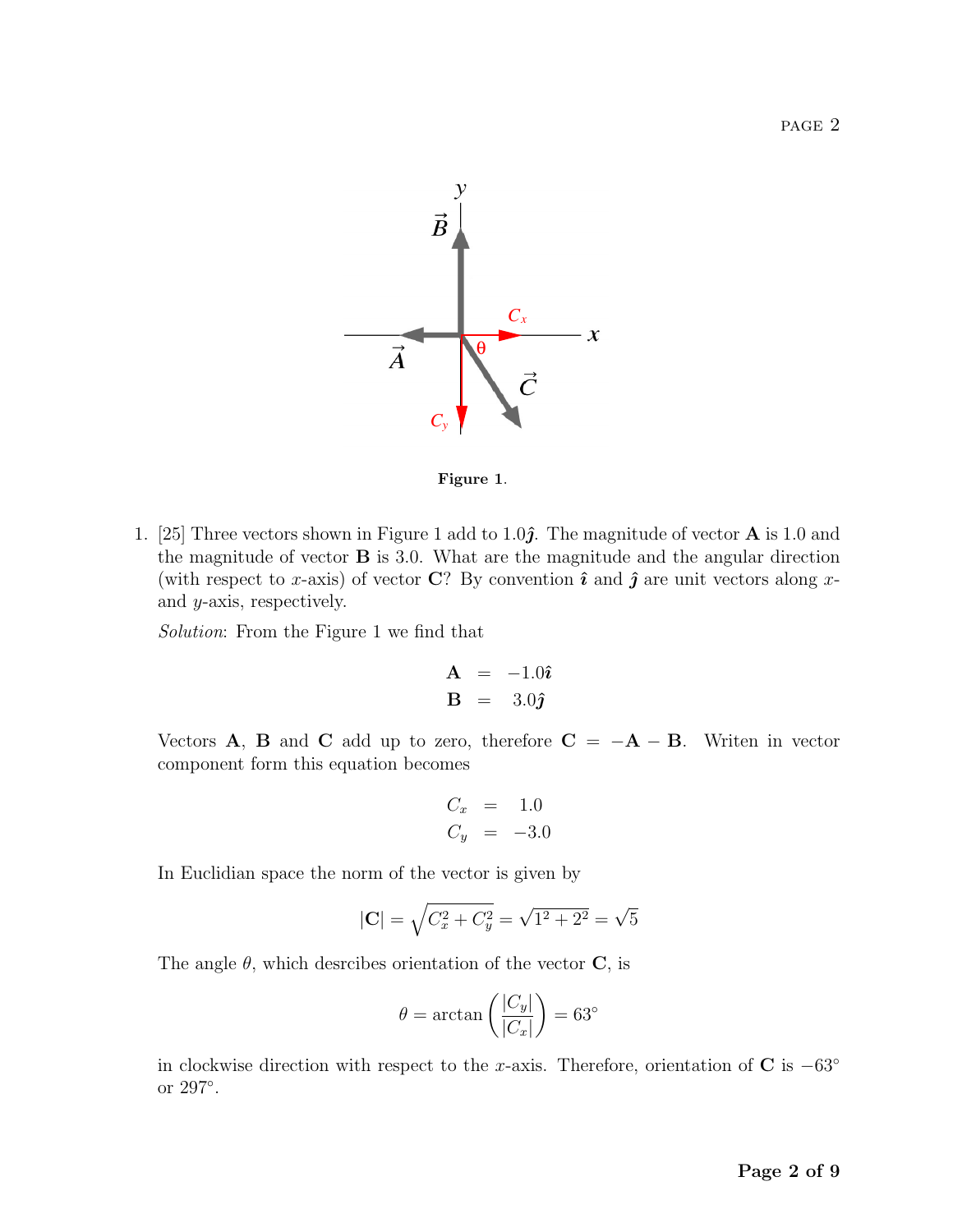2. [25] An object moving on the x-axis has the velocity as shown in Figure 2. Draw position and acceleration graphs for the object from  $t = 0$ s to  $t = 5$ s. Label axis tics appropriately, and draw additional tics if necessary. Choose the origin of the position diagram so that the initial position is zero.

Solution: The velocity shown represents the slope (first time derivative) of the position curve to be sketched. The acceleration, in turn, is the slope of the velocity curve. The velocity is constant at  $2 \text{ m/s}$  for the first  $2 \text{ s}$ , so the position increases linearly (with slope 2 m/s) from  $(0 \text{ s}, 0 \text{ m})$  to  $(2 \text{ s}, 4 \text{ m})$ . The acceleration during this period is 0  $m/s^2$ .



Figure 2.

The velocity then decreases linearly at  $-1$  m/s<sup>2</sup> for 2 s. A quick calculation of the area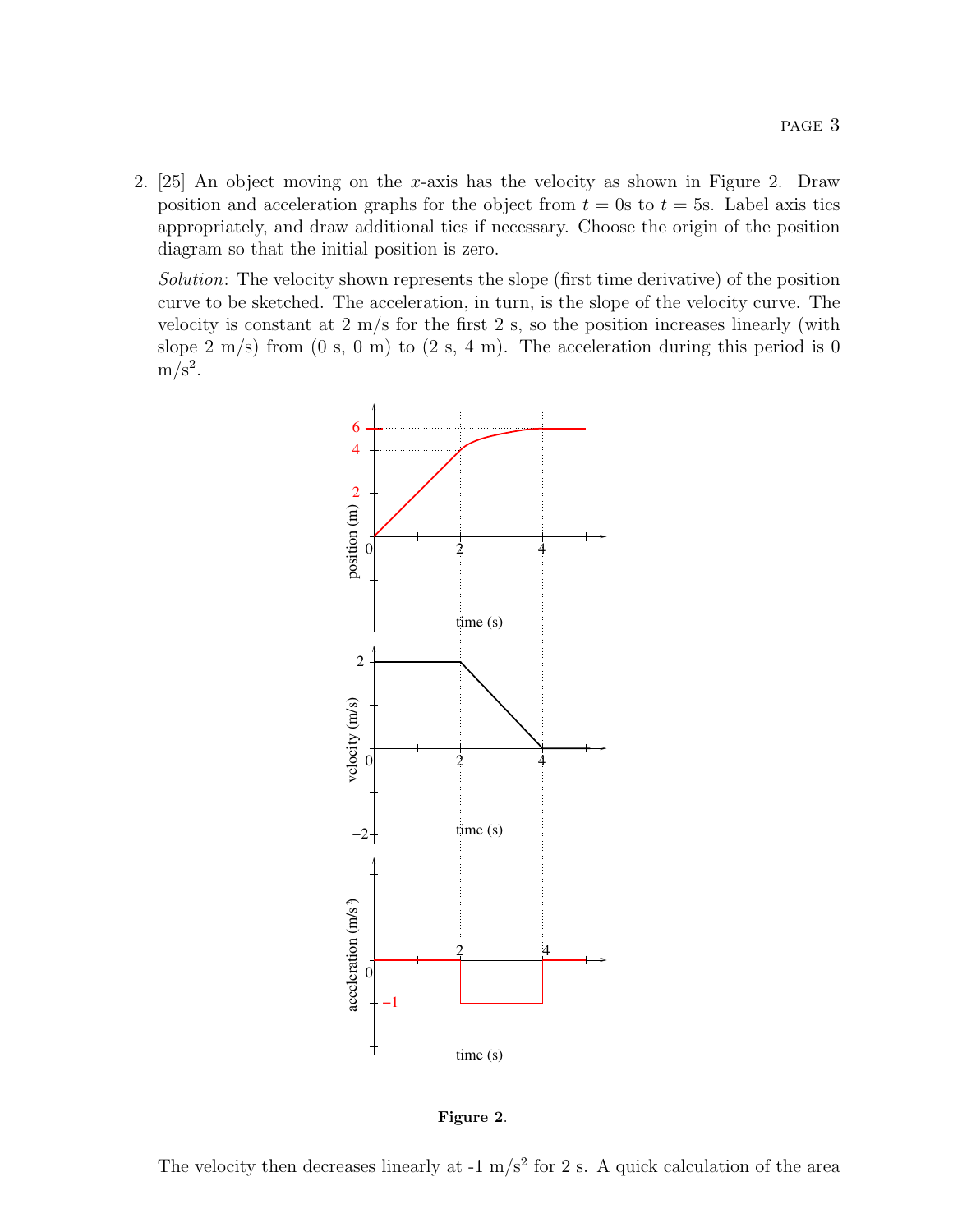under the curve tells us that the position function must pass through the points (3 s, 5.5 m) and (4 s, 6 m). Note that this segment (2 s  $lt$  t  $lt$  4 s) of the position curve is parabolic. The acceleration on this interval is constant at  $-1$  m/s<sup>2</sup>. From  $t = 4$  s on, the velocity is 0 m/s, so the object does not move and the acceleration returns to 0  $m/s^2$ .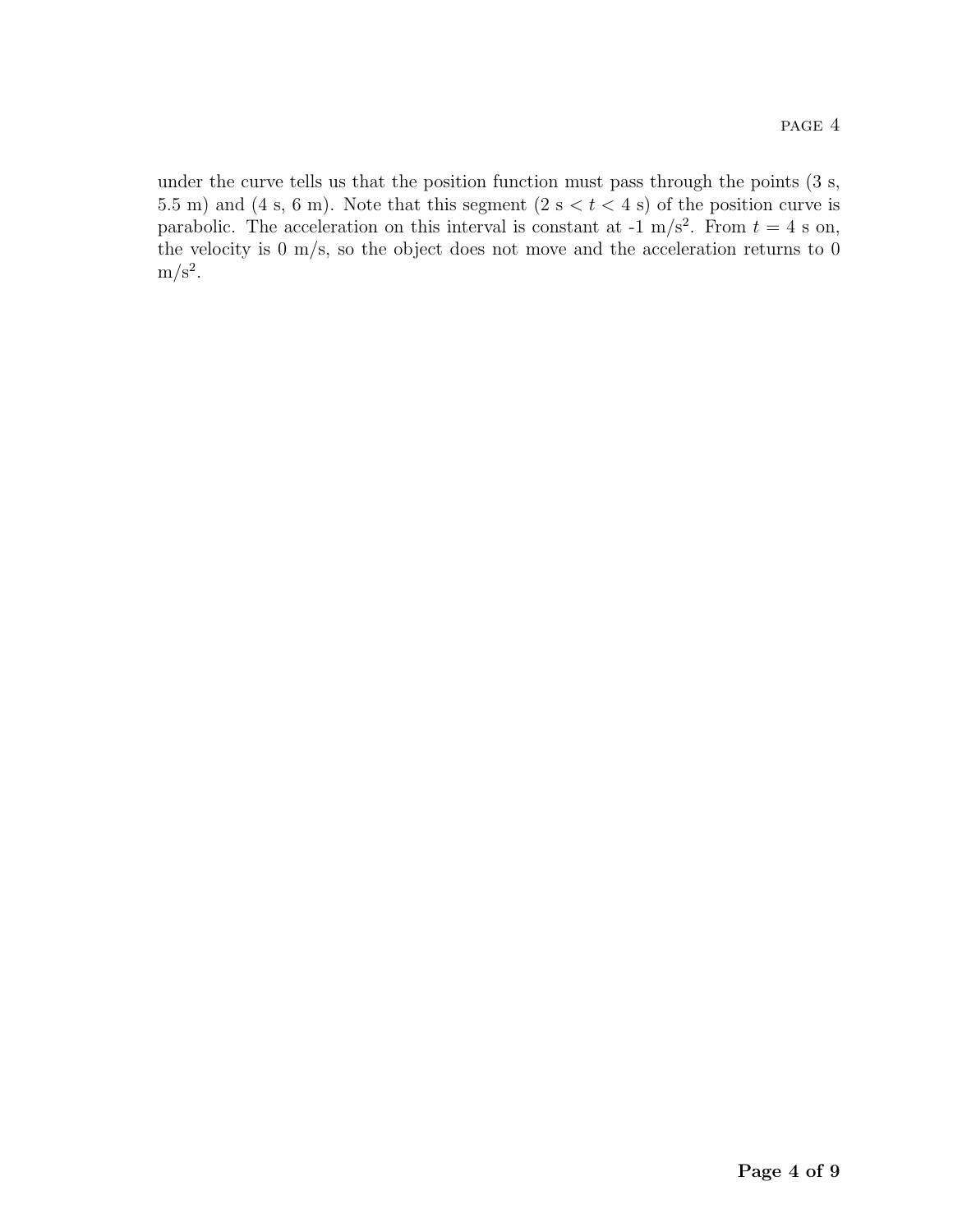3. [25] An object moving on the y-axis has a position described by  $y(t) = -3t^3 + t^2 + 6$ where  $y$  is in meters when  $t$  is in seconds. Find  $(a)$  average acceleration between time  $t = 0$ s and time  $t = 2.0$ s; (b) instantenous acceleration at time  $t = 3.0$ s; and (c) discuss your results. Does the object slow down or speed up at  $t = 3.0$ s?

Solution:

(a) From the expression for the position of the object  $y(t) = -3t^3 + t^2 + 6$  we find velocity as

$$
v(t) \equiv \frac{dy}{dt} = -9t^2 + 2t,\tag{1}
$$

where  $v$  is given in meters per second when the time  $t$  is expressed in seconds. The average acceleration is defined as

$$
a_{avg} \equiv \frac{v(t_2) - v(t_1)}{t_2 - t_1},
$$

so we find

$$
a_{avg} = \frac{v(2) - v(0)}{2 \text{ s} - 0 \text{ s}} = \frac{(-9(2)^2 + 2(2) - 0) \text{ m/s}}{2 \text{ s}} = -16 \text{ m/s}^2
$$

(b) Instantenous acceleration is a second time derivative of the position, so we get

$$
a(t) \equiv \frac{d^2y}{dt^2} = -18t + 2\tag{2}
$$

where a is in meters per second square if t is expressed in seconds. At time  $t = 3s$ we find

$$
a(3) = (-18(3) + 2) \text{ m/s}^2 = -52 \text{ m/s}^2
$$

(c) From the expression (2) we find that the acceleration a is positive for  $t < 1/9$  s, and negative otherwise. Similarly, from the expression  $(1)$  we find the velocity v is positive within the time interval  $0 < t < 2/9$  s, and negative elsewhere. Both, velocity and acceleration are negative for all  $t > 2/9$  s. Therefore, at  $t = 3$  s, a and  $v$  are in the same direction and the object is speeding up. The magnitude of the acceleration is also increasing.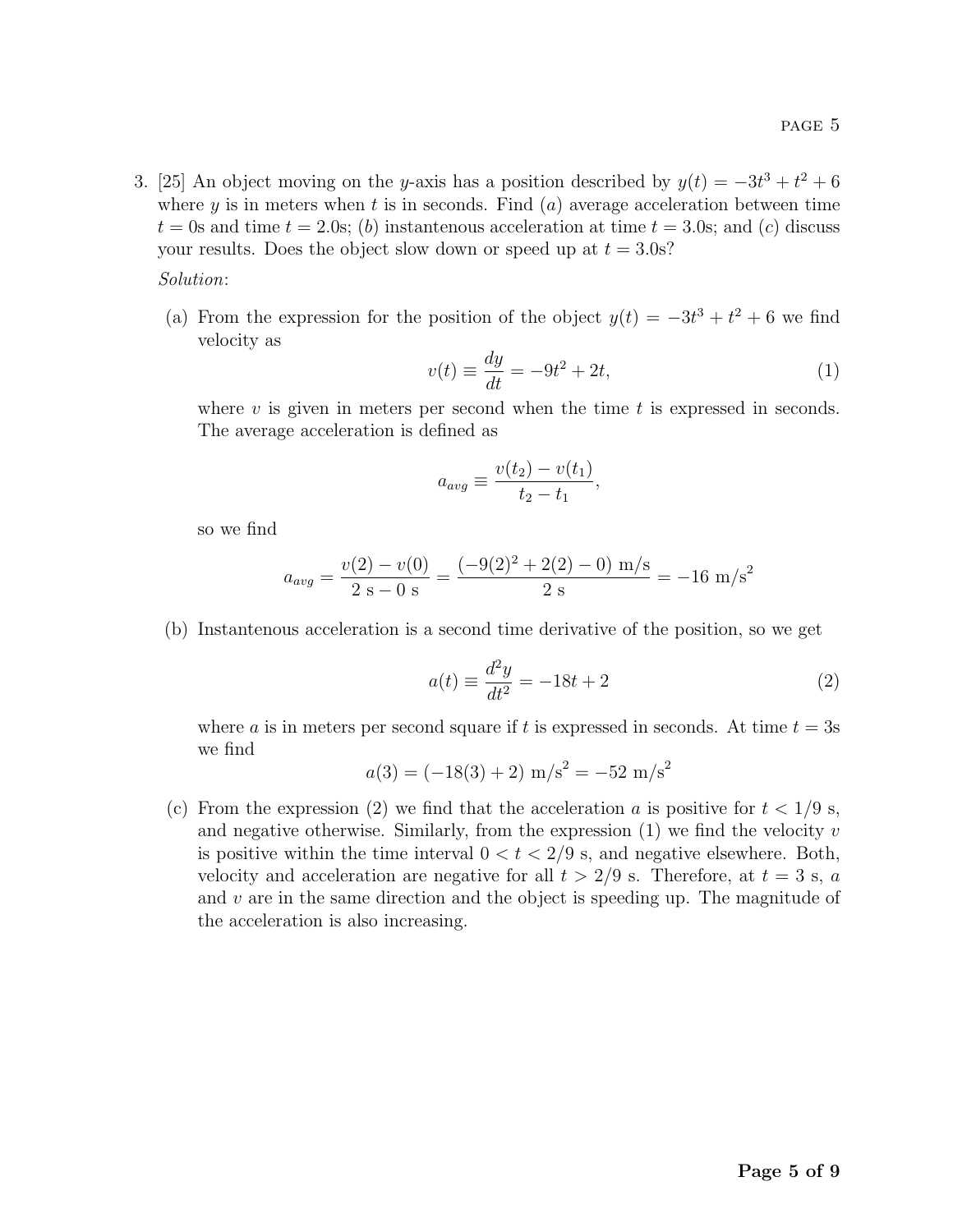4. [25] Heather and Jerry are standing on a bridge 10 m above a river. Heather throws a rock straight down with a speed of 3 m/s. Jerry, at exactly the same instant of time, throws a rock straight up with the same speed. Assume air resistance is negligible, and acceleration due to gravity is  $9.8 \text{ m/s}^2$ . Find (a) how much time elapses between the first splash and the second splash; and  $(b)$  what are respective velocities of the two rocks as they hit the water. (c) Discuss your results.



Figure 3.

Solution: Let us denote

$$
v_0 = 3.0 \, \text{m/s}
$$
 initial speed of the two rocks  
\n
$$
h = 10 \, \text{m}
$$
 height of the bridge  
\n
$$
g = 9.8 \, \text{m/s}^2
$$
 gravity acceleration

We choose Cartesian coordinate system so that  $y$ -axis is vertical with positive direction up, and  $y = 0$  corresponds to the water level (Fig. 3). We denote variables corresponding to Heather's and Jerry's rocks with subscripts H and J, respectively. The acceleration for both rocks is due to gravity only, and in our coordinates it is expressed as

$$
\mathbf{a}(t) = -g\hat{\mathbf{j}},
$$

where  $g = 9.8$  m/s<sup>2</sup>. By integrating acceleration over time we find expressions for the velocity

$$
\mathbf{v}(t) = -gt\hat{\mathbf{j}} + \mathbf{v}_0,
$$

and the position

$$
\mathbf{y}(t) = -\frac{gt^2}{2}\hat{\mathbf{j}} + \mathbf{v}_0 t + \mathbf{y}_0
$$

for the two rocks, where  $v_0$  and  $y_0$  are constants of integration. These constants are determined from the initial conditions for each rock:

$$
\mathbf{v}_H(0) = -3 \text{ m/s } \hat{\jmath} \Rightarrow \mathbf{v}_{H0} = -3 \text{ m/s } \hat{\jmath}
$$
  

$$
\mathbf{v}_J(0) = +3 \text{ m/s } \hat{\jmath} \Rightarrow \mathbf{v}_{J0} = +3 \text{ m/s } \hat{\jmath}
$$
  

$$
\mathbf{y}_H(0) = \mathbf{y}_J(0) = +10 \text{ m } \hat{\jmath} \Rightarrow \mathbf{y}_{H0} = \mathbf{y}_{J0} = +10 \text{ m } \hat{\jmath}
$$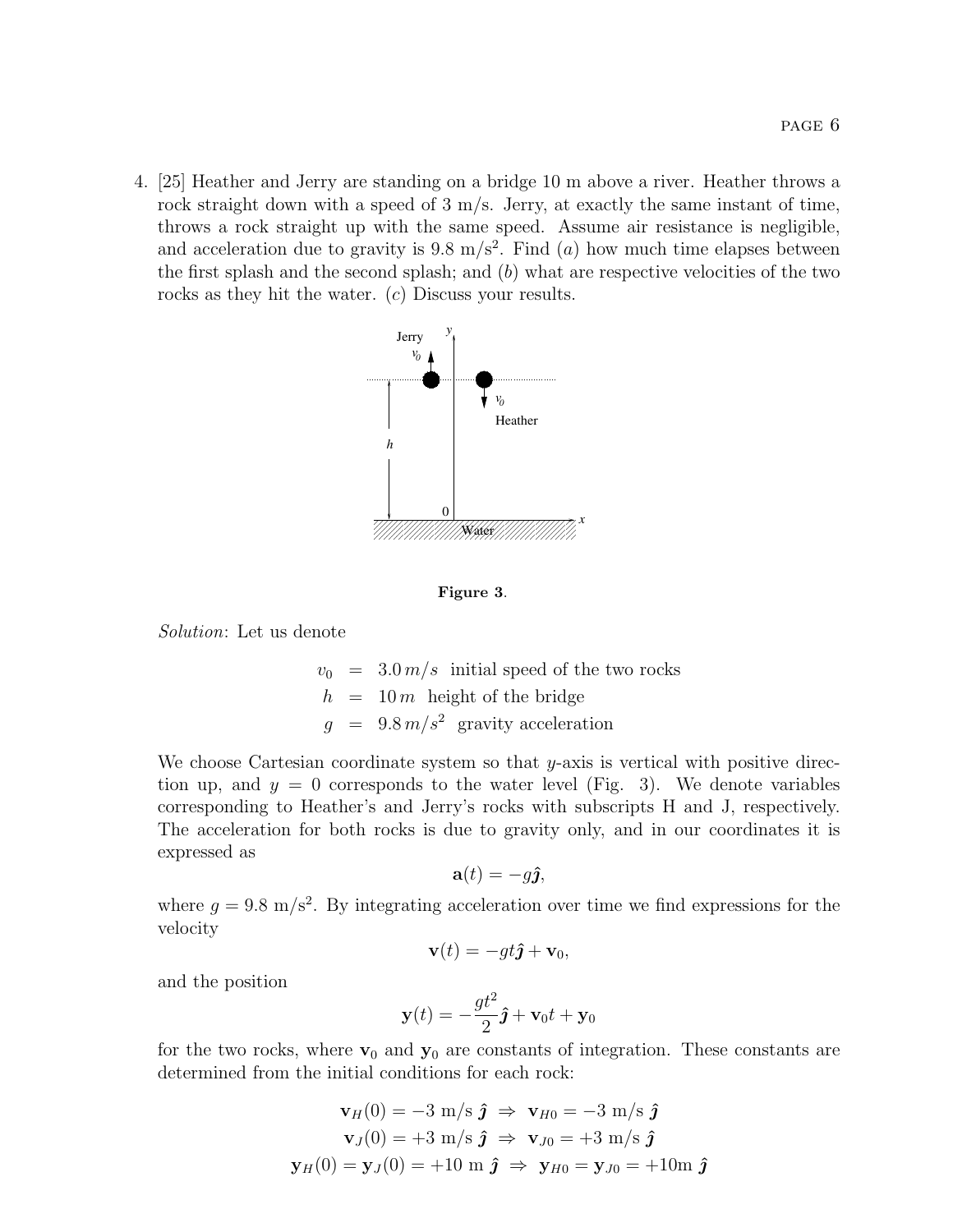Since the entire motion takes place along the y-axis in what follows we drop the vector notation.

(a) Let  $t_H$  and  $t_J$  represent the times at which Heather's and Jerry's rocks, respectively, hit the water. Then,

$$
y_H(t_H) = -\frac{gt_H^2}{2} + v_{H0}t_H + y_{H0} = 0 \quad \Rightarrow \quad -4.9t_H^2 - 3t_H + 10 = 0 \tag{3}
$$

and

$$
y_J(t_J) = -\frac{gt_J^2}{2} + v_{J0}t_J + y_{J0} = 0 \quad \Rightarrow \quad -4.9t_J^2 + 3t_J + 10 = 0 \tag{4}
$$

By solving the two quadratic equations we obtain:

$$
t_H = \frac{-3 + \sqrt{205}}{9.8}
$$
 s and  $t_J = \frac{3 + \sqrt{205}}{9.8}$  s

The time elapsed between the two splashes is

$$
\Delta t = t_J - t_H = \frac{6.0}{9.8}
$$
 s = 0.61 s

(b) The velocity with which each stone hits the water is found when we substitute the time of impact into the expression for the velocity. We obtain

$$
v_H(t_H) = -gt_H + v_{H0} = \left(-9.8 \frac{-3 + \sqrt{205}}{9.8} - 3\right) \text{ m/s} = -\sqrt{205} \text{ m/s} = -14 \text{ m/s}
$$

$$
v_J(t_J) = -gt_J + v_{J0} = \left(-9.8 \frac{3 + \sqrt{205}}{9.8} + 3\right) \text{ m/s} = -\sqrt{205} \text{ m/s} = -14 \text{ m/s}
$$



## Figure 4.

(c) The velocities of the two rocks as they hit the water are the same. This can be understood from the symmetry of the two trajectories, (3) and (4). Since the motion takes place with constant acceleration both trajectories are parabolae. The trajectory of Jerry's rock (4) is the same as the trajectory of Heather's rock (3), only translated along the time axis for 0.61 seconds, as shown in Figure 4.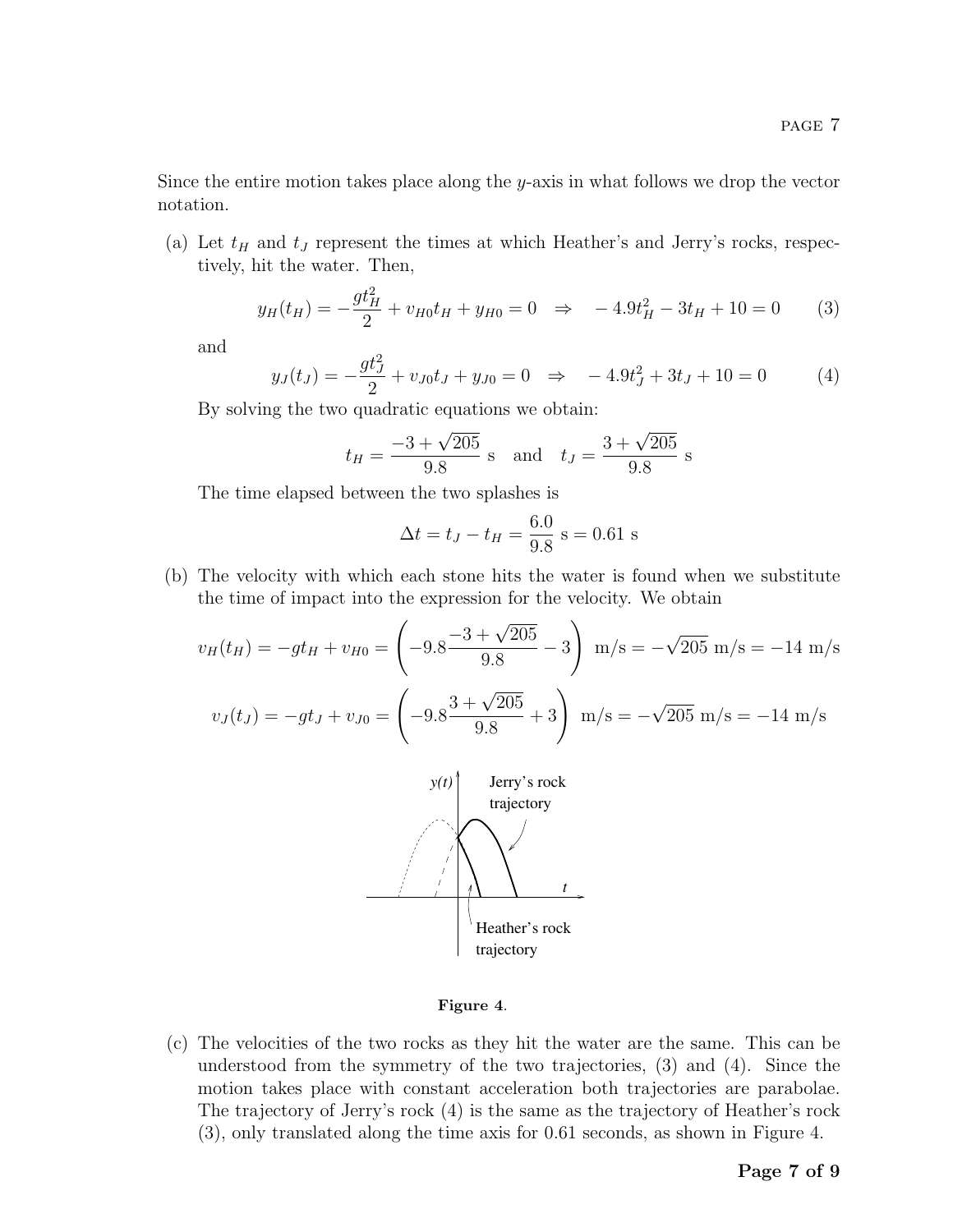5. [25] Two identical stones are dropped from a tall building one after another. The first stone is dropped at time instant  $t_0$ , and the second one  $\Delta t$  later. Find an analytical expression for the verical distance between the two stones. Discuss your result. Will the separation between the stones increase or decrease? In your calculations ignore air resistance.



## Figure 5.

Solution: Let  $a, v$ , and  $y$  represent acceleration, velocity, and vertical position of the two stones. The subscripts 1 and 2 refer to the first and second stone, respectively. We choose coordinate system so that  $y$ -axis is vertical, positive direction is down, and  $y = 0$  at the top of the building. We also set  $t_0 = 0$  without loss of generality. Since the two stones are dropped, not thrown, their initial velocities are zero.

In a similar way like in the previous problem we find kinematic expressions for the first stone

$$
\mathbf{a}_1(t) = g\hat{\mathbf{j}}\n\mathbf{v}_1(t) = gt\hat{\mathbf{j}}\n\mathbf{y}_1(t) = \frac{g}{2}t^2\hat{\mathbf{j}}
$$

For the second stone  $y_2(t) = 0$  for  $t \leq \Delta t$ , and

$$
\mathbf{a}_2(t) = g\hat{\mathbf{j}}\n\mathbf{v}_2(t) = g(t - \Delta t)\hat{\mathbf{j}}\n\mathbf{y}_2(t) = \frac{g}{2}(t - \Delta t)^2 \hat{\mathbf{j}}
$$

for  $t > \Delta t$ . The separation between the two stones is

$$
\Delta \mathbf{y}(t) = \mathbf{y}_1 - \mathbf{y}_2 = \begin{cases} \frac{gt^2}{2} & \text{for } t \le \Delta t \\ (g\Delta t) t - \frac{g\Delta t^2}{2} & \text{for } t > \Delta t \end{cases}
$$

Before the second stone was dropped  $(t < \Delta t)$ , the separation grows quadratically. After the second stone was dropped  $(t > \Delta t)$  the separation keeps increasing, but now